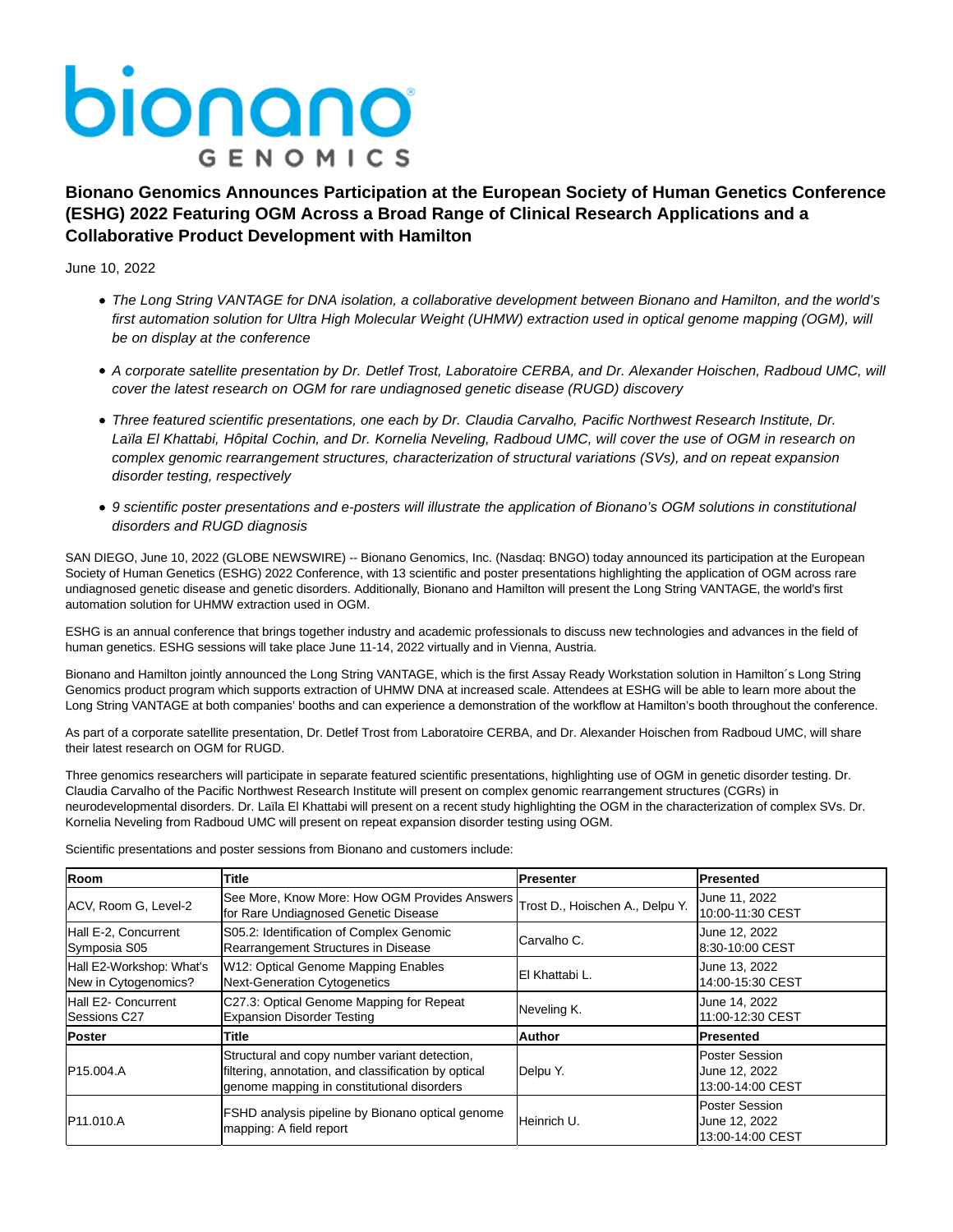| P13.107.A              | An insertion in the MSH2 gene detected by Bionano<br>optical mapping and confirmed by Nanopore<br>sequencing in a family with suspected Lynch<br>Syndrome                             | Aaløkken R.    | Poster Session<br>June 12, 2022<br>13:00-14:00 CEST |
|------------------------|---------------------------------------------------------------------------------------------------------------------------------------------------------------------------------------|----------------|-----------------------------------------------------|
| P09.027.C              | Optical genome mapping analysis of FMR1<br>expansions in fragile X syndrome and multi-site<br>validation                                                                              | Venier A.      | Poster Session<br>June 13, 2022<br>12:45-13:45 CEST |
| P <sub>15.003</sub> .D | Comparative benchmarking of optical genome<br>mapping and chromosomal microarray reveals high<br>technological concordance in CNV identification and<br>structural variant refinement | Jaber D.       | Poster Session<br>June 13, 2022<br>15:45-16:45 CEST |
| P <sub>16.020</sub> .D | Optical genome mapping in routine human genetic<br>diagnostics: Lessons learned                                                                                                       | Dremsek P.     | Poster Session<br>June 13, 2022<br>15:45-16:45 CEST |
| P <sub>16.032</sub> .D | Optical Genome Mapping as a diagnostic tool in<br>cases of unresolved rare diseases                                                                                                   | Trost D.       | Poster Session<br>June 13, 2022<br>15:45-16:45 CEST |
| EP15.018               | A paracentric inversion that disrupts the SHANK2<br>gene resolved using cytogenomics                                                                                                  | Huyghebaert J. | E-Poster                                            |
| EP15.002               | Recurrent constitutional chromosome five inversion<br>revisited                                                                                                                       | Doco-Fenzy M.  | E-Poster                                            |

More details on the conference can be found [here.](https://www.globenewswire.com/Tracker?data=5tPqLL4vDlrYkUjpiLM1E22_6K5i-qQEqyav3p3USIJyjNV05YvxMDPjYxtdB6GQ)

"We are thrilled to see the broad range of presentations featuring OGM at ESHG this year. These institutions and their research teams have conducted innovative research to help demonstrate the potential utility of OGM as a more sensitive, faster and less expensive alternative to traditional cytogenetics methods," commented Erik Holmlin, president and chief executive officer of Bionano. "We are also excited for attendees to learn more about our collaboration with Hamilton and the Long String VANTAGE automation system. We believe this innovation can significantly reduce time to results, reduce hands on time and improve OGM performance by standardizing the process of UHMW DNA isolation, and we look forward to sharing more at ESHG."

## **About Bionano Genomics**

Bionano Genomics is a provider of genome analysis solutions that can enable researchers and clinicians to reveal answers to challenging questions in biology and medicine. The Company's mission is to transform the way the world sees the genome through OGM solutions, diagnostic services and software. The Company offers OGM solutions for applications across basic, translational and clinical research. Through its Lineagen business, the Company also provides diagnostic testing for patients with clinical presentations consistent with autism spectrum disorder and other neurodevelopmental disabilities. Through its BioDiscovery business, the Company also offers an industry-leading, platform-agnostic software solution, which integrates next-generation sequencing and microarray data designed to provide analysis, visualization, interpretation and reporting of copy number variants, single-nucleotide variants and absence of heterozygosity across the genome in one consolidated view. For more information, visit [www.bionanogenomics.com,](https://www.globenewswire.com/Tracker?data=-0kAJ1HE2F9FCZVmmCWjDVr_kNAXsEQiAtvYj2OLXOIjSoZCAe3WaMJe6QPHgo45Pqlmo4RaoAGzRM3ZDYFzWGsVum6p26YDd4LXhNwTb-s=) [www.lineagen.com o](https://www.globenewswire.com/Tracker?data=AeT49h7xQJRzRLV_aFRewbqfZKNnou6XoQte0IM3SUFkwBt55fudMvffoCiIefNNYhBKPMPKiWbvhgwi53lTNQ==)[r www.biodiscovery.com](https://www.globenewswire.com/Tracker?data=-0kAJ1HE2F9FCZVmmCWjDWrs9KkGBCvcmwDi8F6WfeNBvAXOdxcoBK5rzFQtSxFlddFPLAAKtRpDUAmcqoRufLcEAgLkFdses0pDjX2aoGU=)

## **Forward-Looking Statements of Bionano Genomics**

This press release contains forward-looking statements within the meaning of the Private Securities Litigation Reform Act of 1995. Words such as "believe," "potential," "can," "will," and similar expressions (as well as other words or expressions referencing future events, conditions or circumstances) convey uncertainty of future events or outcomes and are intended to identify these forward-looking statements. Forward-looking statements include statements regarding our intentions, beliefs, projections, outlook, analyses or current expectations concerning, among other things, the potential contribution of our OGM solutions to offer the anticipated benefits for and contributions to the areas reported in the presentations given and posters made available at the ESHG Annual Meeting; anticipated benefits and improvements resulting from the use of Long String VANTAGE to reliably and consistently isolate high quality and sufficient quantity of UHMW DNA for use with OGM . Each of these forward-looking statements involves risks and uncertainties. Actual results or developments may differ materially from those projected or implied in these forward-looking statements. Factors that may cause such a difference include the risks and uncertainties associated with: the impact of the COVID-19 pandemic on our business and the global economy; general market conditions; changes in the competitive landscape and the introduction of competitive technologies or improvements to existing technologies; the ability of our OGM solutions to offer the anticipated benefits for and contributions to the areas of research reported in the presentations given and posters made available at the ESHG Annual Meeting; future study results contradicting the results reported in the presentations given and posters made available at the ESHG Annual Meeting; the ability of Long String VANTAGE system to reliably and consistently isolate high quality and sufficient quantity of UHMW DNA for use with OGM; changes in our strategic and commercial plans; our ability to obtain sufficient financing to fund our strategic plans and commercialization efforts; the ability of medical and research institutions to obtain funding to support adoption or continued use of our technologies; and the risks and uncertainties associated with our business and financial condition in general, including the risks and uncertainties described in our filings with the Securities and Exchange Commission, including, without limitation, our Annual Report on Form 10-K for the year ended December 31, 2021 and in other filings subsequently made by us with the Securities and Exchange Commission. All forward-looking statements contained in this press release speak only as of the date on which they were made and are based on management's assumptions and estimates as of such date. We do not undertake any obligation to publicly update any forward-looking statements, whether as a result of the receipt of new information, the occurrence of future events or otherwise.

## **CONTACTS**

**Company Contact:** Erik Holmlin, CEO Bionano Genomics, Inc. +1 (858) 888-7610 [eholmlin@bionanogenomics.com](https://www.globenewswire.com/Tracker?data=1DD4NerB7mojTfTkgRZzgYSa7yXmhEY22MFDzhWoVrdEiBdsU-W2ZnKd3HxXjIItVOnDoH8hcdtsgtYH6Z1v005K2Wwd1x3RzR7CUFDPCV5GYaf3_uspRkdmvE8A9dTD)